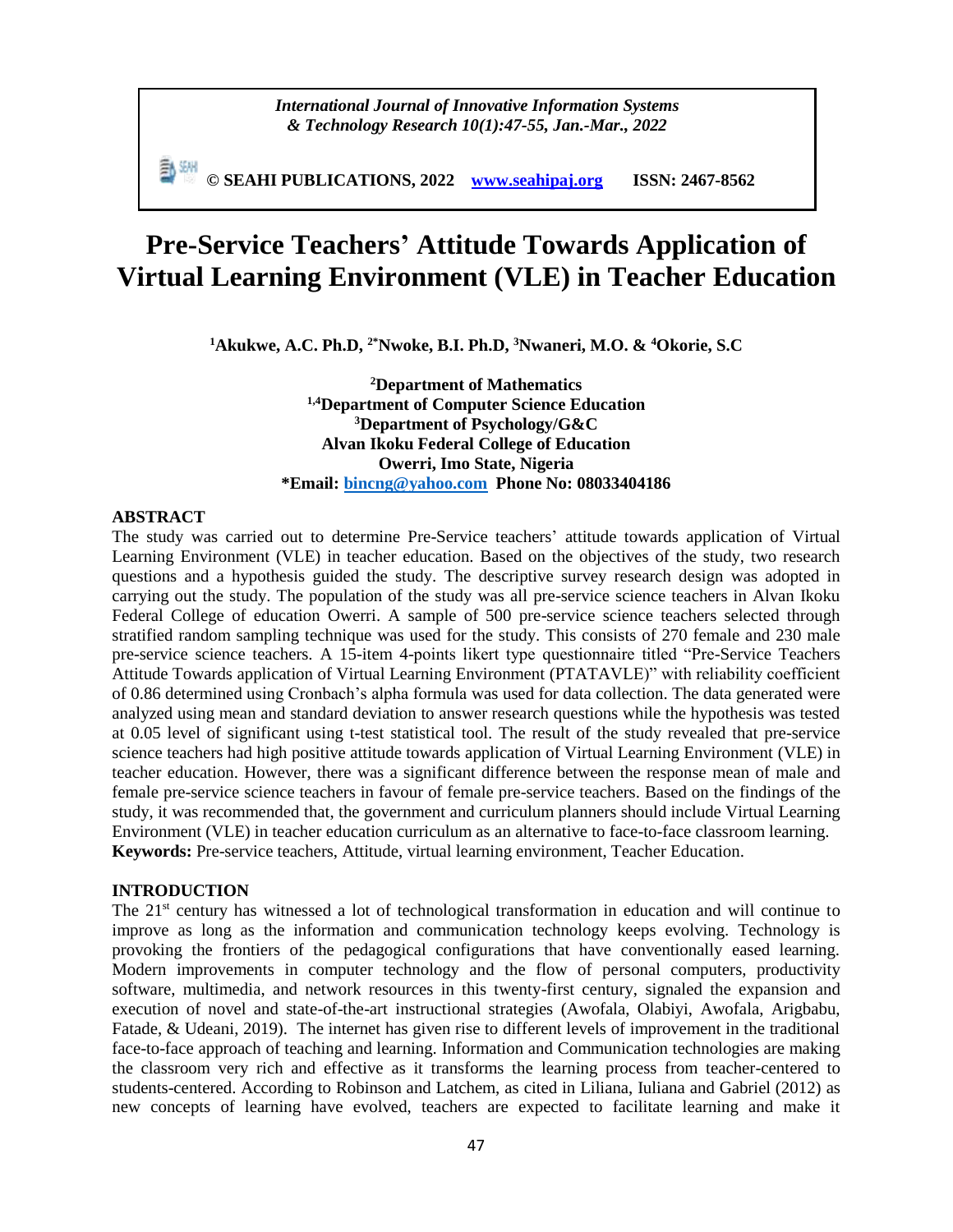meaningful to individual learners rather than just to provide knowledge and skills. Recent developments of innovative technologies have provided new possibilities to teaching profession but at the same time have placed more demands on teachers to learn how to use these technologies in their teaching. As a result of this, UNESCO planning guide for ICT in teacher-education as cited in Mukuna (2013) indicated three key principles for effective ICT development in Teacher Education that were put forward by the Society for Information Technology and Teacher Education.

1.That technology should be infused into the entire teacher education programme, implying that ICT should not be restricted to a single course but needs to permeate in all courses in the programmes.

2.That Technology should be introduced in context. Accordingly, ICT application like wordprocessing, databases, spread-sheet and telecommunications should not be taught as separate topics rather encountered as the need arises in all courses of Teacher-Education programmes.

3.That students should experience innovative technology supported learning environment in Teacher-Education programmes. This requires that students should see their lecturers engaging in technology to present their subjects utilizing power point or simulations in lectures and demonstrations. Students should also have the opportunity to use such applications in practical classes, seminars and assignments.

One of such technologies needed to support teacher education in the  $21<sup>st</sup>$  century is the Virtual Learning Environments (VLE). According to Rajkumar and Hema(2016) virtual classroom is an online learning environment in which the learners and instructors interact together. It is also described as a visual contact between participants and instructor in an online environment as if they are engaged in face-to-face classroom setting. It is an environment located within a computer mediated communication system for instruction to take place (Finkelstein in Rajkumar and Hema;2016). Virtual learning is a system of delivering learning materials to students via the web or recorded audio and video lectures. This system includes assessment, students' direct participation, student tracking, collaboration and communication tools. Virtual learning environment allows participants to learn or acquire knowledge in a collaborative, co-operative learning activities and interactions. Virtual Learning Environments (VLEs) are virtual spaces that teachers and students can use to present and share resources and activities and interact with one another. These platforms can be used to teach a complete online course or as a supporting feature for face-to-face courses. Virtual learning environment includes a course syllabus, pre- requisites registration, skillful mentor or instructor, and distant learning applications ((Tulbure; 2012, Deka & Jena;2017, Fu; 2013). According to Rajkumar and Hema (2016) Some features and compositions that make virtual classroom essential in teaching and learning processes are Assignments folders, Audio features, Blog, Chat room, Video component, Simulation tools, Grading books, Emails, Online calendars, Examinations and Quizzes. Virtual environments are considered suitable in teaching and learning of science-based subjects. Effective implementation of virtual classroom has great implication for teaching and learning as it promotes students' interest in learning contents and encourages teachers' efficiency. Virtual Learning Environments (VLEs) promotes and allows the learner to study from any distance outside the classroom and the learner is able to study with less tension and competition. In a virtual learning classroom, the learner has the opportunity to listen to lectures, participate in class activities, ask questions, and receive feedback through their phones, ipads or computers with the support of the internet connection as if they are in a face-to-face classroom. According to Lokie (2011) virtual learning expands the possibility of using internet facilities, platforms, satellite links, and related system to access, analyze, create, exchange, and use data, information, and knowledge in ways which until recently, were almost unimaginable. The VLE provides a unified platform for content delivery, communications, assessment, and course management; with managed interfaces linked to the institution's central information systems and resources. It also helps to improve students' skills through engaging them in online learning activities and communication (Stiles, Beastall, Craig in Areej & Abdulrahman; 2011). Alves, Miranda, and Morais (2017) stated that, in order to promote and improve teaching and learning within higher education, higher education institutions have adopted learning management platforms hereinafter referred to as Virtual Learning Environments (VLEs). These environments have been used both by institutions directed towards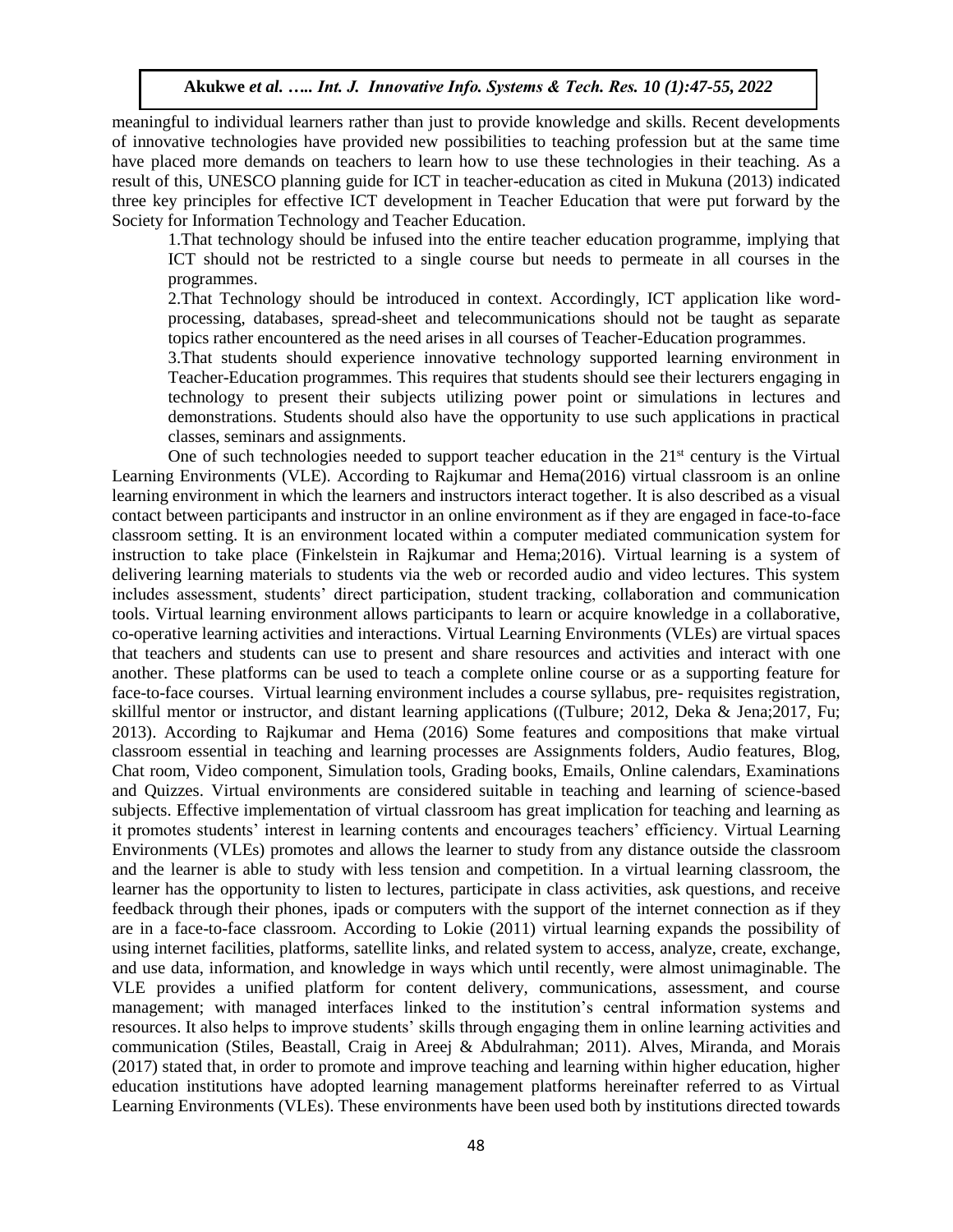distance learning and by institutions essentially directed towards onsite learning. According to Anekwe (2017) the advantages of virtual learning environment includes;

\* It provides the learners the flexibility of getting the learning experiences at the time, place and rate of assimilation.

\* Virtual classroom can help in good class organization. The operational documents, assignments, class notes and other related information in the internet can be readily categorized for easy accessibility for the teachers and students. The information posted on the internet could be easily revised and updated for more effective teaching and learning.

\* Virtual classroom provides the learners with the opportunity of gaining learning experiences 24 hours of every 7 week days without tampering with the learners' leisure time.

\* The system has the capability of employing the services of most experienced personnel in different areas of need which is not possible in traditional classroom setting.

\* Another educational value is the intellectual and social partnership created by the technology of virtual classroom. Students in their use of technological equipments cultivate the habit of leadership role in relation to other students (Husu, cited in Anekwe, 2017). The implication is that the technology used increases group cohesion and mutual support more especially in remote classrooms. Besides the virtual classroom enables the students to develop a range of communicative skills that enable them perform creditably in class.

\* Cost effectiveness is a great advantage. Virtual classroom saves money, time and transport for students. The students who are motivated could work on their own at their home environment without wasting time and money to travel to school.

\* The teacher equally enjoys the teaching because everything is digital and these works in general are sent through e-mail typed. The teacher can easily re-use his materials and can easily get materials elsewhere.

\* The system can prove quite advantageous to the students in various ways with regard to its on-line features. It will help in admission, information about the courses and academic activities, assignments and projects, tests and evaluation, grading and results, faculty available for interaction, guidance and needed help, information about the commencement of the public examinations, merit schemes, entry in a vocational and professional streams etc.

One of the factors that determines successful implementation of any innovation in the teaching and learning process is the users' attitude. The positive or negative attitude of users of virtual learning environment (VLE) determines the success or failure of its resourcefulness in pre-service teachers' education. Attitude is a psychological construct that is used to describe a persons' response to a particular situation. It determines a persons' behavior towards a particular stimulus. Attitude is defined as a disposition of individuals for organizing thoughts, feelings and behaviors towards a psychological object and positive teacher attitudes are considered as an important predictor of successful teaching practices (Erdemir, & Bakırcı;2009). According to Fishbein and Ajzen in Halilu, Yushau, and Yalams(2019) attitudes are determined by the analysis of the information regarding the result of an action and by the positive or negative evaluation of these results. According to Buabeng-Andoh (2012) It is shown that when teachers have positive attitudes towards the use of technology, they can easily adopt and integrate technology in learning-teaching processes and practices. Awofala, et al (2019) stated that, it is vital to comprehend teachers' attitudes toward computer and the elements that affect these attitudes. The fruitful integration of computers in the teaching and learning process is a function of the attitudes of teachers and their readiness to accept the technology. Halilu et al (2019) indicated that attitude represents the conceptual value of these technologies in the minds of the users, not the values of the technologies themselves. Supporting the idea, Spacey, Goudling, and Murray (2003) in a study found that, positive attitudes are fundamental in implementing new technologies. Nassoura (2012) pointed out that many students had positive attitude towards e-Learning because it had a positive impact on their motivation as well as self-esteem. The attainment of any educational practices depends on the attitude of the teachers' towards incorporating ICT in teaching learning process. Teacher's positive attitude towards the blending of ICT and its tools and devices in teacher education process is an important issue because teachers' attitudes have been established to be a foremost forecaster of assimilating ICTs in educational process.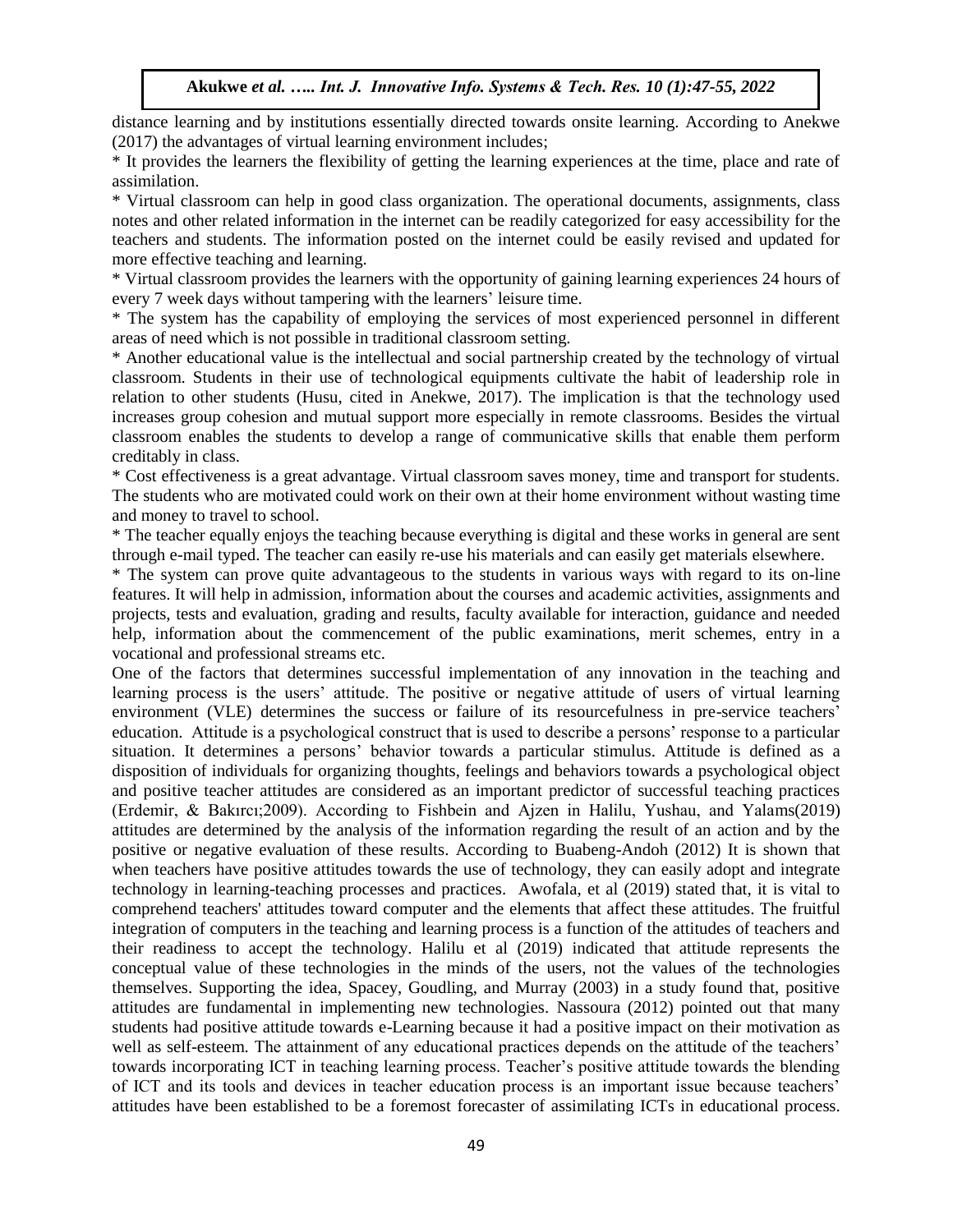Rudden and Mallery in Liu (2005) studied the effects of short term Internet instruction on pre-service teachers' concerns about technology integration. They found that even short term Internet instruction can promote pre-service teachers' attitudes in four of the seven areas: awareness, information, consequence, and refocusing. Findings have revealed that a significant relationship exist between computer attitude and its use in institutions for pre-service teachers, and also for serving teachers in the affective attitude, general usefulness, behavioral control, and pedagogical use (Yuen & Ma, Khine as cited in Yusuf & Balogun, 2011). A positive attitude towards learning is paramount in ensuring that students acquire knowledge and skills that will be used in solving real life problems.

Gender is one of the factors that determine pre-service science teacher's attitude towards application of virtual Learning Environments (VLE) in teacher education. The European Commission (2013a) defines gender as a sociocultural process that encompasses the cultural and social attitudes of a particular society. Together, such processes either shape or sanction "feminine" and "masculine" behaviors, products, technologies, environments, and knowledge. Gender factor has created a lot of controversies towards technology use in education as there are inconsistent results about it. Islahi and Nasrin(2019) stated that over the years, a stereotypical view concerning technology use and gender has been developed, which is, relative to men and boys, women and girls might have more negative attitude towards technology and technology use, and they would be less actively engaged in technology-related activities and behaviors. Whitley as cited in Cai, Fan, and Du (2017) indicated that despite the inconsistencies among the individual studies, the research findings generally suggested that males showed more favorable attitudes toward technology use than females, confirming the general perception that gender differences existed with regard to technology use. Such gender difference might partially explain the gender gap in technology use and in the technology workforce. On the same note Islahi and Nasrin (2019) in their study revealed that teachers irrespective of their gender have a positive attitude towards technology. The knowledge of pre-service teachers' attitude toward Virtual Learning Environment (VLE) would provide information regarding their feeling and behaviors toward its application in their educational training.

## **Statement of the Problem**

Innovative strategies of learning such as the internet mediated learning is gradually gaining popularity in higher institutions in the 21<sup>st</sup> century. The Virtual Learning Environment (VLE) is among the internet mediated learning strategies that has permeated into the teacher training institutions. Birkollu, Yucesoy, Baglama and Kambul (2017) stated that, University education is accepted as one of the important periods for pre-service teachers to receive education on technology, how to use and integrate it into their teaching practices, follow and adopt new trends and in technology. It becomes pertinent to determine the attitude of pre-service teachers towards application of Virtual Learning Environment (VLE) in their training process.

This study became necessary as there is lack of studies in this area to provide information on the attitude of pre-service teachers towards application of Virtual Learning Environment (VLE) in teacher education in Imo state, Nigeria.

## **Purpose of the Study**

The main purpose of this study was to determine the attitude of Pre-service teachers towards application of Virtual Learning Environment (VLE) in teacher education. Specifically, the study will determine:

- 1. The attitude of pre-service science teachers towards application of Virtual Learning Environment (VLE) in teacher education.
- 2. Whether difference exist in pre-service science teachers' attitude towards application of Virtual Learning Environment (VLE) in teacher education as a result of gender.

## **Research Questions**

The following research questions guided the study.

- 1. What is the attitude of pre-service science teachers towards application of Virtual Learning Environment (VLE) in teacher education?
- 2. What is the difference between the response mean of male and female pre-service science teachers on their attitude towards application of Virtual Learning Environment (VLE) in teacher education?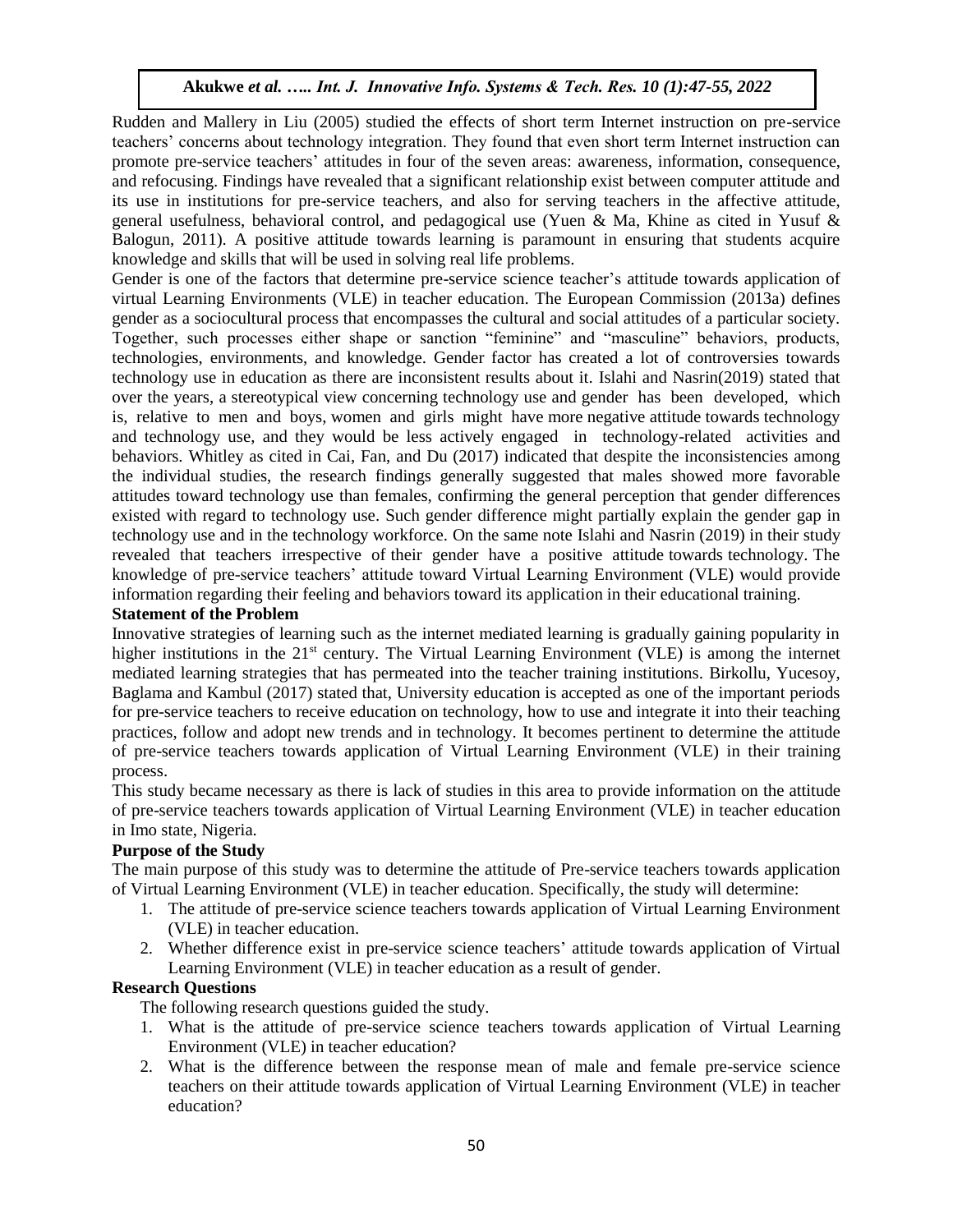## **Hypothesis**

This hypothesis was formulated to guide the study.

**Ho1**: There is no significant difference between the response mean of male and female pre-service science teachers on their attitude towards application of Virtual Learning Environment (VLE) in teacher education.

## **METHODOLOGY**

The study adopted the descriptive survey research design in determining pre-service science teachers' attitude towards application of Virtual Learning Environment (VLE) in teacher education. The population consists of all Bachelors' degree pre-service science teachers of Alvan Ikoku federal college of Education Owerri, Imo State Nigeria. The stratified random sampling technique was used to select a sample of five hundred (500) pre-service science teachers in 300 and 400 levels from seven departments of the school of sciences of Alvan Ikoku Federal College of Education Owerri. This consists of two hundred and seventy (270) female and two hundred and thirty (230) male pre-service teachers. The instrument for data collection was a researcher constructed 15 items four points likert type questionnaire titled "Pre-Service Teachers Attitude Towards Application of Virtual Learning Environment (PTATAVLE)". The questionnaire was made up of two sections, section A dealt with the demographic variables of the respondents while section B dealt with items related to the objectives of the study ranging from Strongly Agree(SA)=4pts, Agree(A)=3pts, Strongly Disagree(SD)=2pts and Agree(A)=1pt. To determine the face and content validity of the instrument, some copies were handed over to two experts in measurement and evaluation and one expert in teacher education in Alvan Ikoku Federal College of Education Owerri, Imo State their responses guided the restructuring of the instrument. To determine the reliability of the instrument, 35 copies were handed over to pre-service teachers outside the study group but with the same characteristics. Their responses were collated and subjected to analysis using Cronbach alpha formula which gave a reliability coefficient of 0.86 which was acceptable for the study. The instruments were administered to the respondents on face-to-face basis through their course representatives who were briefed on the purpose of the study. The respondents were allowed to fill and return the questionnaire on the spot which gave room for a 100 percent recovery. The data generated was analyzed using mean and standard deviation to answer research questions. Any item response mean greater than or within the criterion mean of 2.50 was accepted while any below was rejected. The hypothesis was subjected to analysis using the t-test statistical tool and tested at 0.05 level of significance.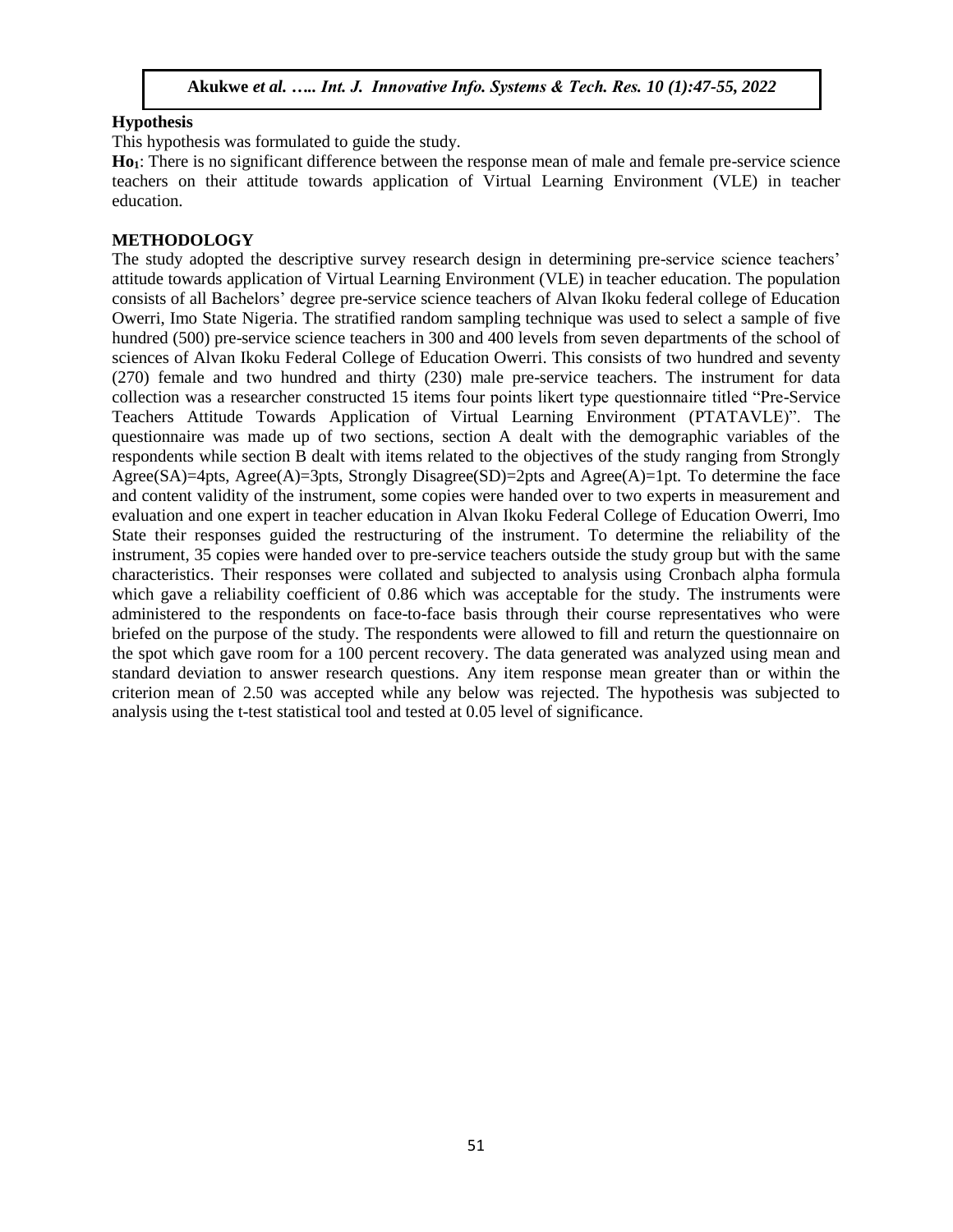## **RESULTS**

**Research Question 1:** *What is the attitude of pre-service science teachers towards application Virtual Learning Environment (VLE) in teacher education?*

| S/N            | $\mathbf{S}$ of $\mathbf{S}$ is the set that is the set $\mathbf{S}$<br><b>Item</b>                 | <b>Mean</b> | <b>SD</b> | <b>Remark</b> |
|----------------|-----------------------------------------------------------------------------------------------------|-------------|-----------|---------------|
| $\mathbf{1}$   | Virtual learning is very interesting                                                                | 3.46        | 1.02      | Accept        |
| $\overline{2}$ | I understand topics taught using virtual learning environment                                       | 3.10        | 1.11      | ,,            |
| 3              | I can do assignments effectively through virtual learning                                           | 2.85        | 1.23      | ,,            |
| $\overline{4}$ | environment<br>Virtual learning environment enables me learn from anywhere<br>outside the classroom | 3.56        | 0.95      | ,,            |
| 5              | Virtual learning environment allows me study at my pace                                             | 3.23        | 1.00      | ,,            |
| 6              | Virtual learning environment allows me ask questions to my<br>lecturer without feeling of complex   | 2.78        | 1.68      | ,,            |
| 7              | Virtual learning environment enables me have uninterrupted<br>access with my lecturer               | 3.25        | 0.94      | ,,            |
| 8              | In virtual learning environment 1 can have access to unlimited<br>course materials                  | 3.50        | 0.98      | ,,            |
| 9              |                                                                                                     | 2.32        | 2.05      |               |
| 10             | I get frustrated using Virtual learning environment to learn<br>I like virtual learning environment | 3.05        | 1.32      | Reject        |
|                |                                                                                                     |             |           | Accept<br>,,  |
| 11             | Virtual learning environment saves time of moving from one<br>classroom to the other                | 3.60        | 0.92      |               |
| 12             | Virtual learning environment enables me receive answers to<br>questions and assignments on time     | 2.75        | 1.26      | ,,            |
| 13             | I get focused and committed to learning when virtual learning<br>environment is applied.            | 3.15        | 1.25      | ,,            |
| 14             | I prefer learning through virtual learning environment to<br>classroom face-to-face.                | 2.65        | 1.54      | ,,            |
| 15             | I enjoy learning with virtual learning environment                                                  | 2.85        | 1.36      | ,,            |

**Table 1:** Summary of pre-service teachers' responses

#### **Average mean = 3.07**

Table 1 shows that item 9 was rejected indicating negative attitude as it had response mean of 2.32 which is below the criterion mean. While all other items were accepted indicating positive attitude as they had item response mean above the criterion mean and the standard deviation indicated the deviation of the scores. The average mean of the responses stood at 3.07 which is an indication of a high positive attitude among the pre-service science teachers towards application of virtual learning environment (VLE) in their education.

**Research Question 2**: *What is the difference between the response mean of male and female pre-service science teachers towards application of Virtual Learning Environment (VLE) in teacher education?*

|        |     |      |      | <b>Table 2:</b> Summary of responses based on gender |  |
|--------|-----|------|------|------------------------------------------------------|--|
| Gender | No  | Mean | SD   | Difference in mean                                   |  |
| Male   | 230 | 2.96 | l 69 | 1.43                                                 |  |
| Female | 270 |      | ገ Ջዓ |                                                      |  |

Table 2 shows that, male pre-service science teachers had response mean of 2.96 with standard deviation of 1.69 while their female counterparts had 3.12 and standard deviation of 0.89. This gave a mean difference of 1.43 in favor of the female pre-service science teachers.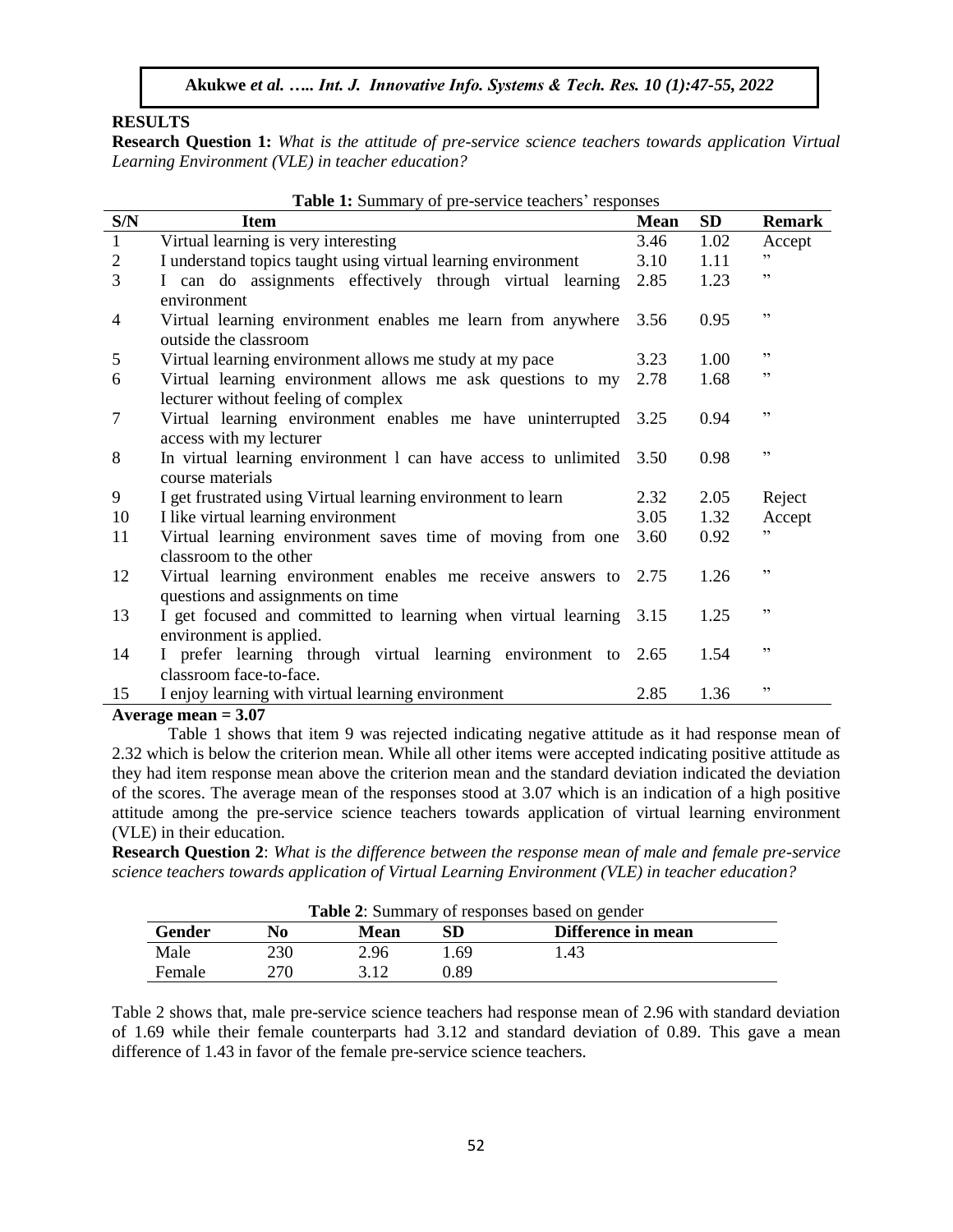## **Hypothesis**

**Ho1**: There is no significant difference between the response mean of male and female pre-service science teachers on their attitude towards application of Virtual Learning Environment (VLE) in teacher education.

|               |                |      | <b>Lable 3:</b> Summary of t-test analysis of the responses |                           |        |               |
|---------------|----------------|------|-------------------------------------------------------------|---------------------------|--------|---------------|
| <b>Gender</b> | N <sub>0</sub> | Mean | SD                                                          | $\mathbf{L}_{\text{cal}}$ | Եք. 05 | <b>Remark</b> |
| Male          | 230            | 2.96 | . 69                                                        | 1.00                      | .96    | Sig.          |
| Female        | 270            |      | ).89                                                        |                           |        |               |

| <b>Table 3:</b> Summary of t-test analysis of the responses |
|-------------------------------------------------------------|
|-------------------------------------------------------------|

Table 3 shows that, the calculated t-value of 11.00 is greater than the critical value of 1.96 at degree of freedom of 488 and 0.05 level of significance. This implies that there is a significant difference between the response mean of male and female pre-service science teachers on their attitude towards application of Virtual Learning Environment (VLE) in teacher education.

#### **DISCUSSION OF FINDINGS**

The study subjected pre-service science teachers to responding to a 15-items questionnaire to determine their attitude towards application of Virtual Learning Environment (VLE) in teacher education. Their responses lead to the acceptance of all the items except one as it did not have response mean above or within the criterion mean. Their responses among others indicated that, they liked virtual learning environment, had access to unlimited course resources, it saved them the stress of moving from one classroom to the other, they had immediate responses to questions and assignments done through the environment and enabled learn from any distance outside the classroom. However, few pre-service teachers indicated their frustration through virtual learning environment. The average mean of pre-service science teachers' responses indicated a high positive attitude towards application of Virtual Learning Environment (VLE) in teacher education. This result is in agreement with the findings of Al Mahmud (2014), Halilu, et al (2019) which showed that students had positive attitude towards learning with Information and communication technology (ICT) facilities. The result is an indication of their wiliness to adopt VLE as an alternative to face-to-face classroom learning.

The study also revealed that gender was a factor in pre-service science teachers' attitude towards application of Virtual Learning Environment (VLE) in teacher education. Though both male and female pre-service teachers had positive attitude towards VLE, but the females were more inclined to application of Virtual Learning Environment (VLE) in teacher education. This was visible through the response mean difference of 1.43 between male and female respondents in favor of the females. Further statistical analysis revealed a significant difference between the attitude of male and female pre-service science teachers towards application of Virtual Learning Environment (VLE) in teacher education. This result is in slight contrast with the findings of Mahmood and Bokhari (2012), Balta and Duran (2015) and Halilu, Yushau,and Yalams (2019) which indicated a significant difference between the male and female students towards ICT in favour of the male students. This is an indication that, female pre-service science teachers are likely to be more committed to the application of Virtual Learning Environments (VLS) in their academic activities than their male counterparts.

#### **CONCLUSION**

The study was carried out to determine the attitude of pre-service teachers towards application of Virtual Learning Environment (VLE) in teacher education. The result revealed a high positive attitude among pre-service teachers. However, gender was a factor in the attitude of pre-service teachers as female preservice teachers were more positively inclined than their male counterparts. This implies that female preservice teachers are more likely to apply Virtual Learning Environments (VLE) in their academic activities than their male counterparts.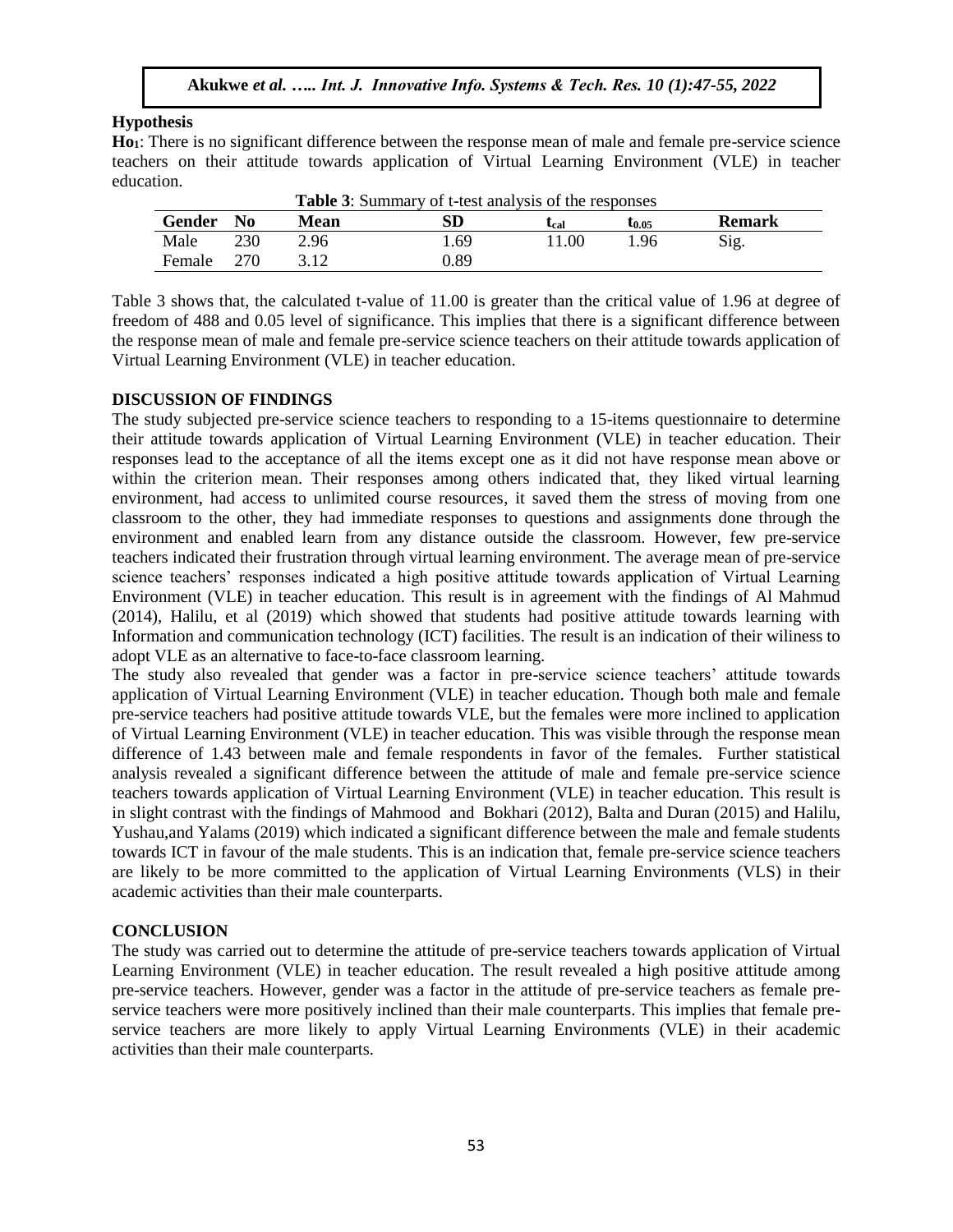#### **RECOMMENDATIONS**

Based on the findings of the study, the following recommendations are made;

- 1. The government and curriculum planners should include Virtual Learning Environment (VLE) in teacher education curriculum as an alternative to face-to-face classroom learning.
- 2. Teacher training institutions should sustain the attitude of pre-service teachers towards Virtual Learning Environment (VLE) through provision of platforms and facilities to ensure its application.
- 3. Pre-service teachers should be exposed to Virtual Learning Environments (VLE) in their training programme to ensure their competence and sustain their attitude towards it.

#### **REFERENCES**

- Alves, P., Miranda,L.,& Morais, C. (2017).The Influence of virtual learning environments in students' performance. *Universal Journal of Educational Research* 5(3): 517-527,
- Al Mahmud, A. (2014). Students' attitude towards Internet: A study on private universities of Bangladesh. *European Journal of Business and Management* 3.
- Anekwe, J. U. (2017). Impacts of virtual classroom learning on students of Nigerian Federal and State Universities. *European Journal of Research and Reflection in Educational Sciences* 5(3), 21- 36.
- Areej A. A., & Abdulrahman A. M. (2011). Implementing a virtual learning environment (VLE) in a higher education institution: a change management approach. *Journal of Theoretical and Applied Information Technology* 31(1),42-52.
- Awofala,A.O.A.,Olabiyi,O.S.O.,Awofala,A.A.,Arigbabu,A.A.,Fatade,A.O.&Udeani,U.N.(2019) Attitudes toward computer, computer anxiety and gender as determinants of pre-service science, technology, and mathematics teachers' computer self-efficacy. *Digital Education Review* 36, 51-67.
- Balta, N. & Duran, M., (2015). Attitude of students and teachers towards the use of interactive whiteboards in elementary and secondary school classrooms. *The Turkish Online Journal of Educational Technology* 14(2).
- Birkollu,S. S., Yucesoy, Y., Baglama, B. & Kambul, S. (2017). Investigating the attitudes of pre-service teachers towards technology based on various variables. *TEM Journal* 6(3),578-583.
- Buabeng-Andoh, C. (2012). Factors influencing teachers' adoption and integration of information and communication technology into teaching: A review of the literature. *International Journal of Education and Development using Information and Communication Technology,* 8(1), 136-143.
- Cai, Z., Fan, X. & Du, J. (2017). Gender and attitudes toward technology use: A meta-analysis. *Computers & Education* 105, 1-13. https://doi.org/10.1016/j.compedu.2016.11.003
- Deka,M & Jena, A.K. (2017). Effects of ICT assisted real and virtual learning on the performance of secondary school students. *International Journal of Research* 4(9),1405-1420.
- Erdemir, N., & Bakırcı, H. (2009). The change and the development of attitudes of science teacher candidates towards branches. *Kastamonu Education Journal* 17(1), 161-170
- European Commission. (2013a). *Gendered innovations. How gender analysis contributes to research. Research and innovation.* Report of the expert group 'innovation through gender'. European Commission. Luxenbourg: Publications Office of the European Union.
- Fu,J.S.(2013). ICT in Education: A critical literature review and its implications. International *Journal of Education and Development using Information and Communication Technology* (IJEDICT), 9(1)112-125.
- Halilu, B.B., Yushau,B.,& Yalams,S.M.(2019). Lecturers' and students' attitude towards ICT and its use in ATBU Bauchi, Nigeria: A comparative analysis. *International Journal of Scientific & Engineering Research* 10(8),825-852